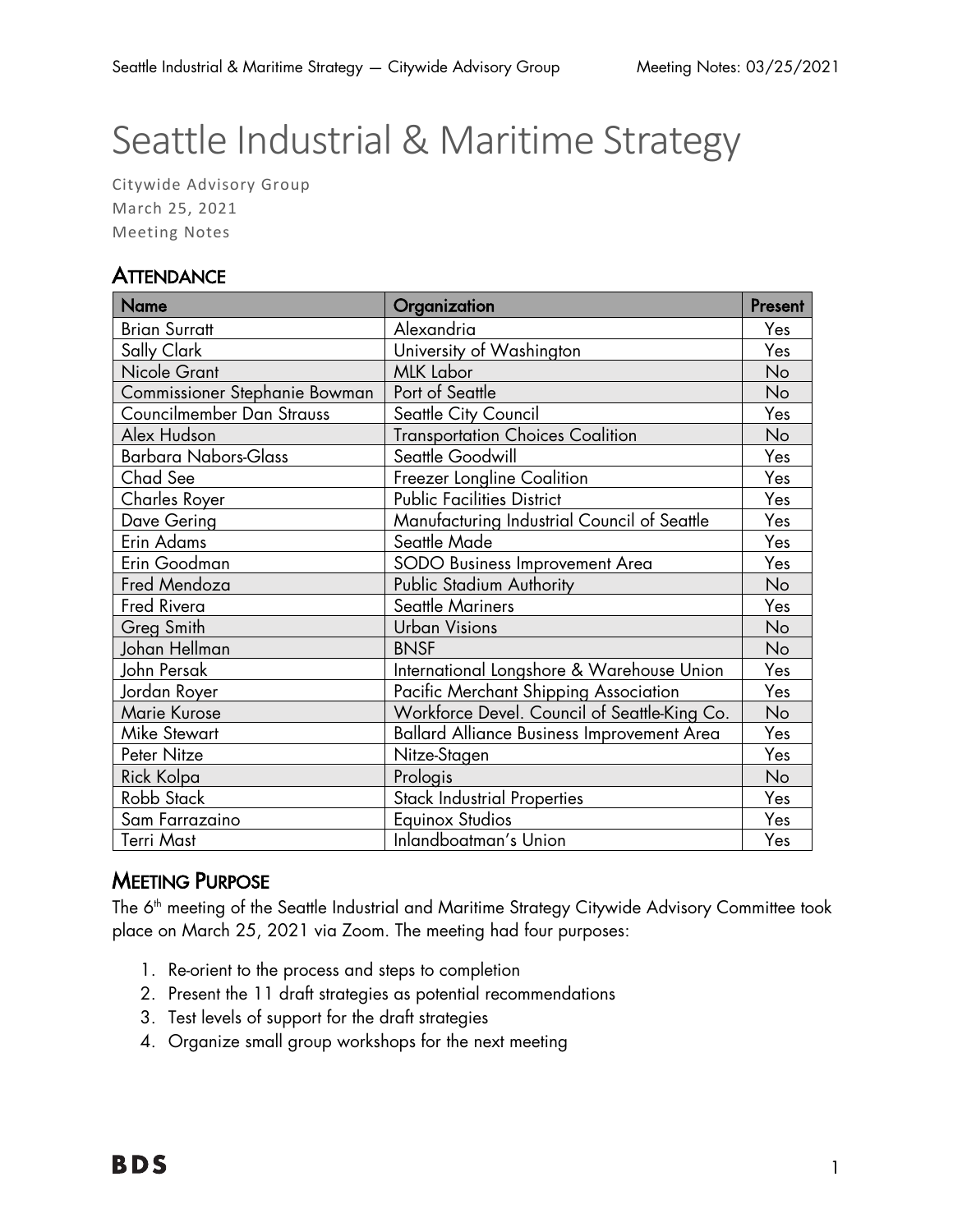## **AGENDA**

- Welcome & Introduction
- Process Review
- Potential Strategies
	- o Investment Strategies
	- o Land Use Strategies
	- o Action Strategies
- Straw Poll
	- o Support for Strategies
	- o Interest for Workshop
- Next Steps

## THE INDUSTRIAL AND PLANNING STRATEGY PROCESS TIMELINE

Neighborhood groups met between Nov 2019 to Nov 2020 to discussed issues and vision for their respective districts. Individual outreach with the Citywide Advisory Group indicated the following:

- Meaningful support for the emerging strategies
- Strong desire to complete the process
- Requests for more information and discussion

As such, four additional meetings of the Citywide Advisory Group are expected:

- March 25 Regroup + Strategy Framework
- April 15 Strategies Workshop
- May 6 Draft Recommendations
- May 27 Final Recommendations

During discussion, the group expressed a number of concerns related to public safety:

- Members are frustrated about public safety issues.
- Public Safety is a serious concern; the City must take significant actions in this area.
- Addressing Public Safety is a pre-requisite to other Industrial and Maritime strategies.

## POTENTIAL STRATEGIES

The following potential strategy framework was reviewed with the group:

#### Investment Strategies

- 1. *Workforce Investments* to support access to opportunities for people of color & women
- 2. *Public Safety Partnerships* to support maritime and Industrial areas
- 3. *Transportation Investments* to improve the movement of people and goods
- 4. *Environmental Initiatives* to advance the movement of people and goods

#### Land Use Strategies

5. *Stronger Protections* for industrially zoned land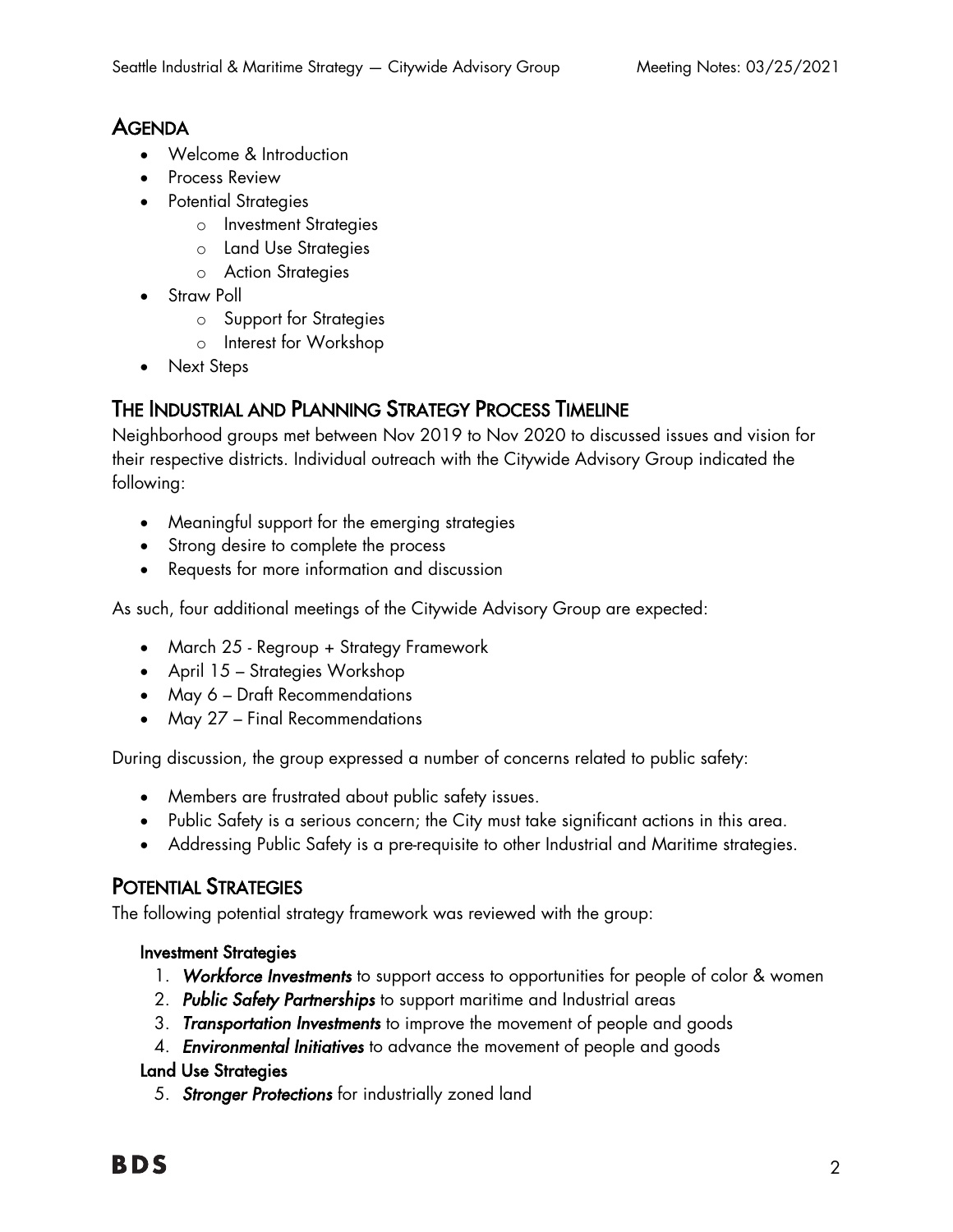- 6. *Dense Industrial Development* to support transit
- 7. *Transitional Areas* of small-scale manufacturing near urban villages
- 8. *No Significant Housing* on industrial and Maritime lands
- 9. *Georgetown and South Park* to neighborhood goals

#### Action Strategies

- 10.*WOSCA and Armory* master planning
- 11.*Stewardship Entities* to champion this maritime and industrial vision

The group expressed the following thoughts about this framework and strategies:

- Some members expressed concern with unclear terms and definitions used in the memo. Several asked for more clarity before voting for the potential strategies.
- Vagueness of housing language and definition makes it challenging for folks to respond.
- The group requested more clarity over the 'No Significant Housing' strategy.
- Some members argued for planning around existing housing in the area instead of investing in new residential neighborhoods.
- Others noted that industrial areas are at odds with family housing for health and safety reasons.
- Members also asked for more details on existing housing compared to proposed housing allowances.

## STRAW POLL

After discussion, Citywide Advisory group members participated in two straw poll exercises. The first straw poll highlighted their current feelings about each potential strategy. The second straw poll asked members to identify which strategies they would like to participate in during small group workshops at the next meeting (April 15, 12-2pm via Zoom).

## STRAW POLL #1: SUPPORT FOR STRATEGIES

Members of the Citywide Advisory Group used virtual "dots" to indicate their support or opposition to each strateg on a scale of: strongly support, somewhat support, neutral, somewhat oppose, and strongly support. The following photo below is of this exercise, while the graphs represent a tally of participants responses to each strategy.

|                     | <b>Investment Strategies</b> |                                             |                                      |                                     |                                       | <b>Land Use Strategies</b>                 | <b>Action Strategies</b>     |                                  |                                 |                             |                                       |
|---------------------|------------------------------|---------------------------------------------|--------------------------------------|-------------------------------------|---------------------------------------|--------------------------------------------|------------------------------|----------------------------------|---------------------------------|-----------------------------|---------------------------------------|
|                     | Workforce<br>Investments     | <b>Public Safety</b><br><b>Partnerships</b> | <b>Transportation</b><br>Investments | Environmental<br><b>Initiatives</b> | <b>Stronger</b><br><b>Protections</b> | Dense<br>Industrial<br><b>Developments</b> | <b>Transitional</b><br>Areas | <b>No Significant</b><br>Housing | Georgetown<br><b>South Park</b> | <b>WOSCA</b><br>&<br>Armory | <b>Stewardship</b><br><b>Entities</b> |
| Strongly<br>Support |                              |                                             |                                      |                                     |                                       |                                            |                              |                                  |                                 |                             |                                       |
| Somewhat<br>Support |                              |                                             |                                      |                                     |                                       |                                            |                              |                                  | <b>DOL</b>                      |                             |                                       |
| Neutral             |                              |                                             |                                      |                                     |                                       |                                            |                              |                                  |                                 |                             |                                       |
| Somewhat<br>Oppose  |                              |                                             |                                      |                                     |                                       |                                            |                              | o0                               |                                 |                             |                                       |
| Strongly<br>Oppose  |                              |                                             |                                      |                                     |                                       |                                            |                              | a de la                          |                                 |                             |                                       |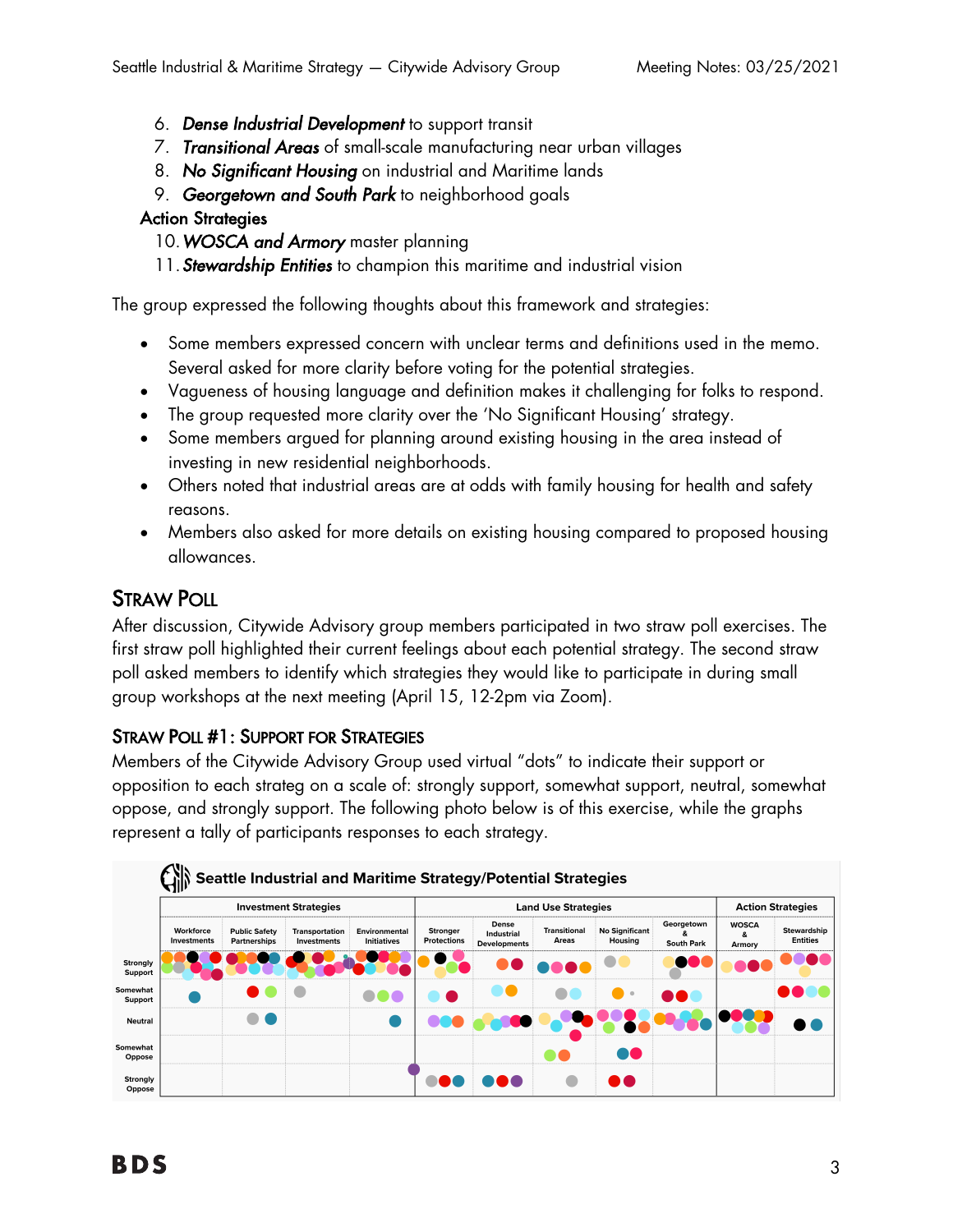There is a strong support for Investment Strategy category. Maximum members voted neutral for 'No Significant Housing' and 'Georgetown and South Park', under the Land Use Strategy. Few members have strongly opposed for 'Stronger Protections', 'Dense Industrial Development', and 'No Significant Housing'.

The following are votes received under each category:





#### *Land Use Strategies*



#### *Action Strategies*



## STRAW POLL #2: WORKSHOP PREFERENCES

In this exercise the Citywide Advisory Group was asked to indicate which strategies they would like to work on during small group workshops at the April 15<sup>th</sup> meeting. Members placed dots on their preferred workshop strategies. The photo below is the result of this exercise.